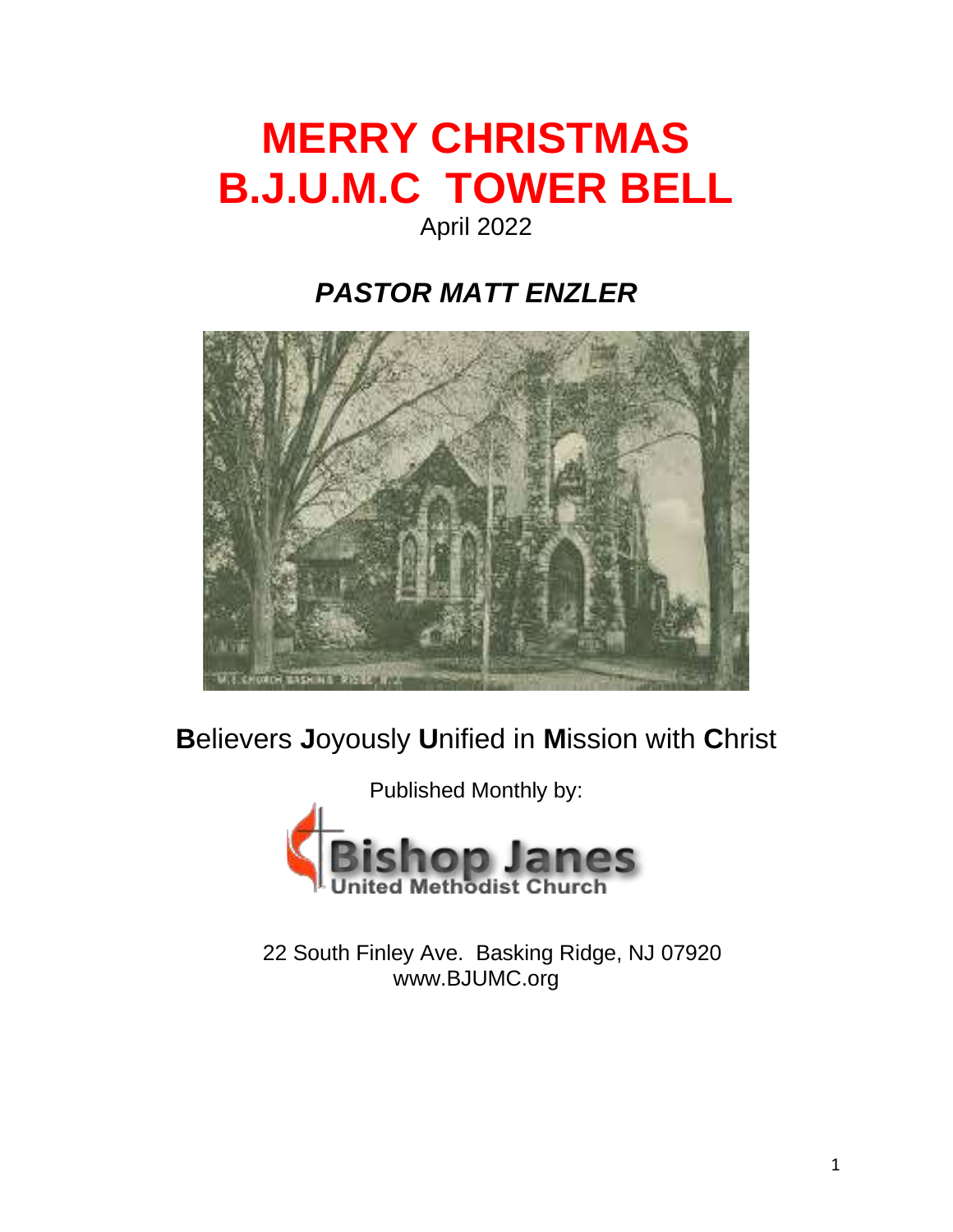### **TOWER BELL TABLE OF CONTENTS**

| CHURCH CLEAN UP SPONSORED BY TRUSTEES       | 3        |
|---------------------------------------------|----------|
| <b>ALTAR FLOWERS</b>                        | 4        |
| <b>TRIVIA NIGHT</b>                         | 5        |
| SERVE THE WORLD THROUGH MISSIONS            | 6<br>- 8 |
| UNITED WOMEN IN FAITH (formerly UMW) EVENTS | $9 - 11$ |
| ADULT SMALL GROUP STUDIES                   | 12       |
| <b>MEMBERSHIP DIRECTORY</b>                 | 13       |
| <b>BOOK GROUP</b>                           | 14 - 15  |
| <b>VOLUNTEER OPPORTUNITIES</b>              | 16       |
| <b>INVITE YOUR FRIENDS</b>                  | 17       |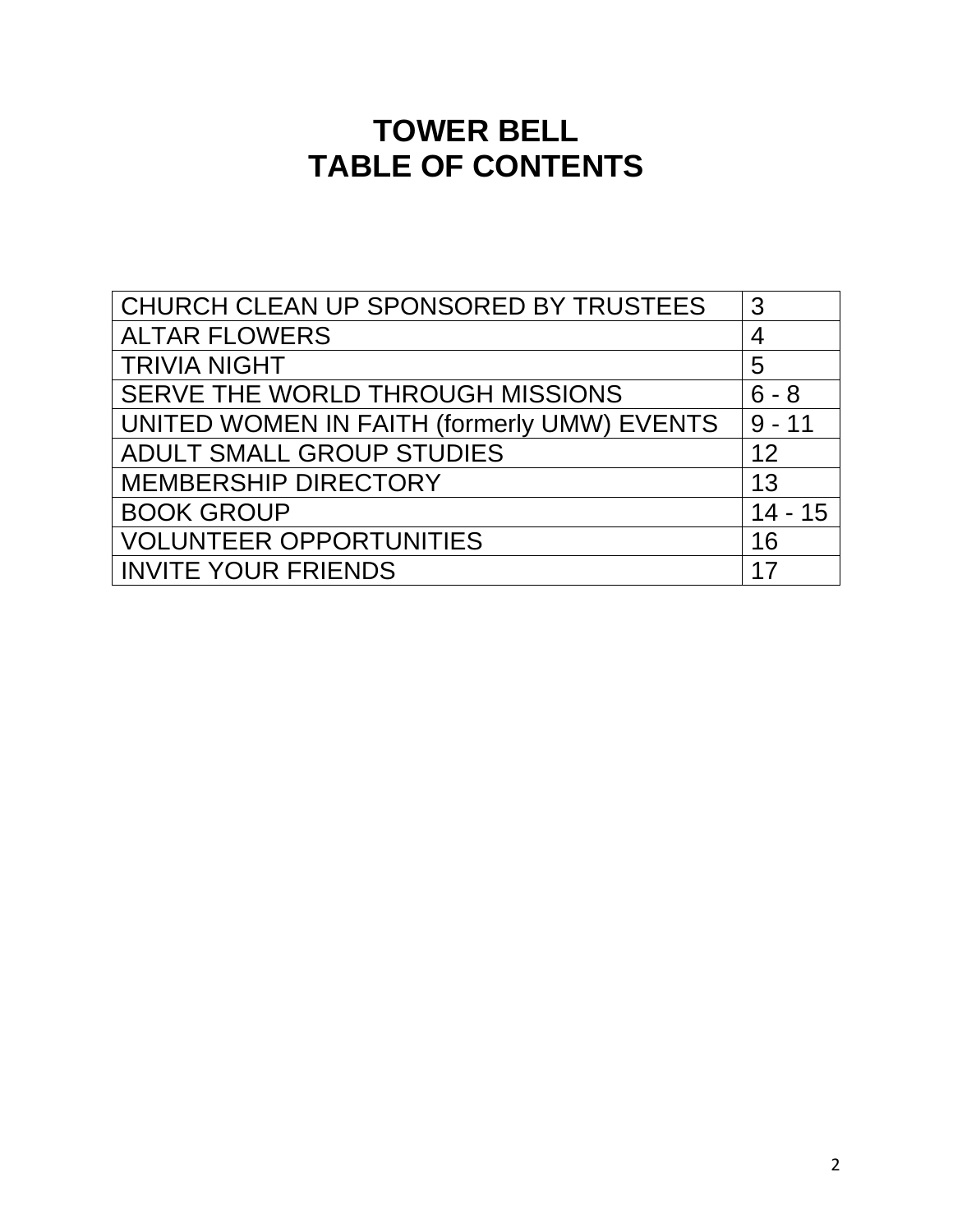## *CHURCH CLEAN UP DAY* **April 30 9am –noon**



We need "all hands on deck"! Please come out to help clean up the church inside and out. Many hands always make lighter work. Bring your rakes whatever tools you think will be helpful. We will post a list of tasks in the Narthex. Feel free to add to the list.

Questions? Contact Rena 908 872-9443 [rena.thorsen@gmail.com](mailto:rena.thorsen@gmail.com) or any of the Trustees.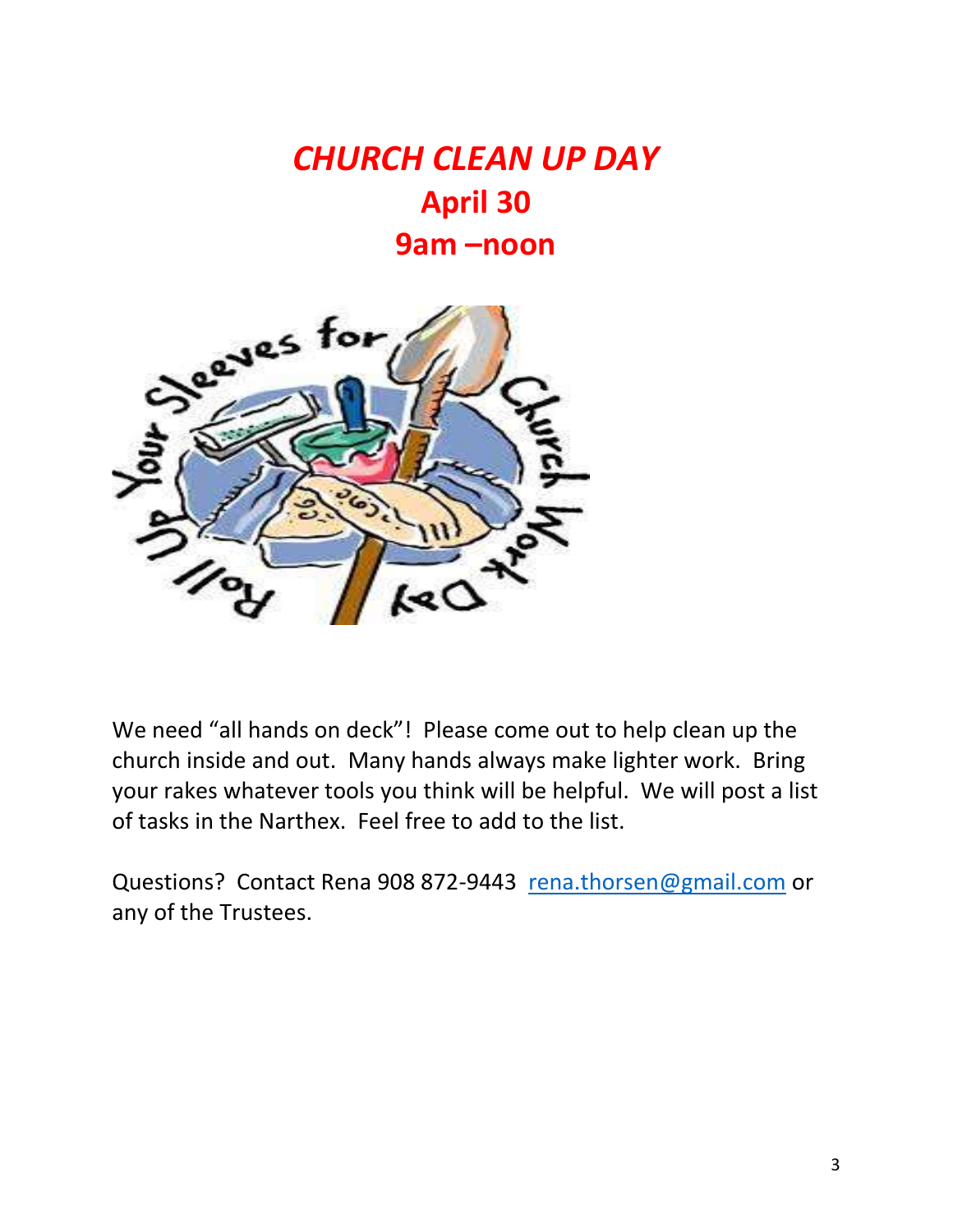

# **ALTAR FLOWERS**

Please sign up to donate flowers. The 2022 Flower Chart is available on the Narthex Sign Up wall. Reserve your date as soon as possible for any week available during the year. Order forms are available on the wall. To reserve a date and complete an order call or email Nancy Sweazey at 908-766-6368 or [sweazeyn@gmail.com.](mailto:sweazeyn@gmail.com)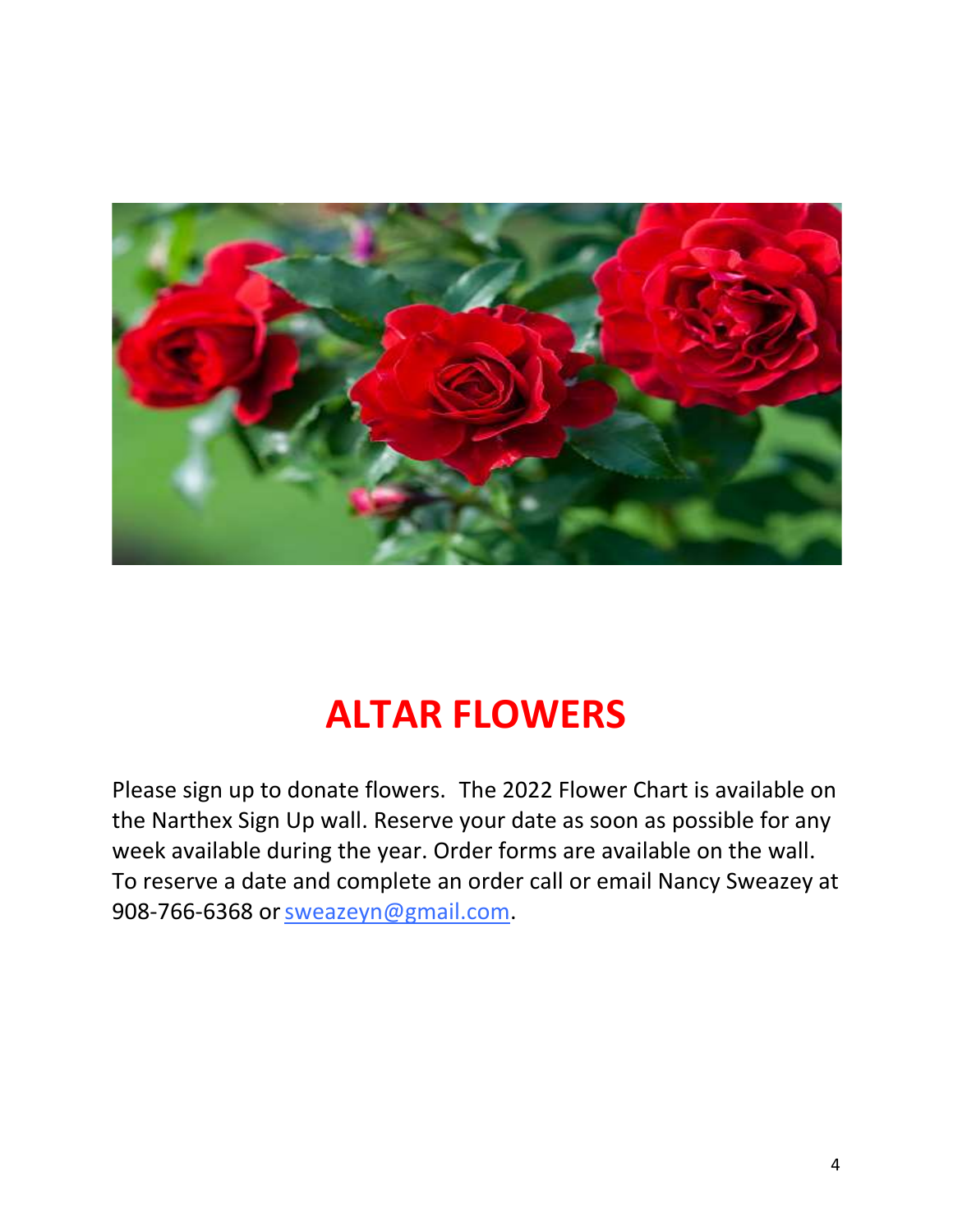

March the 19<sup>th</sup>, a group of 20 or so met with bated breath, ready to do battle with each other, to see who would be crowned winners. Four teams fought hard and dug deep into their memories of 2021 to see who could come out with the accolade of supreme knowledge of the year.

There were moans and groans, and much hilarity had by all – who knew that a genetically modified manatee was thought to have been released into the waters around Florida?! Sadly, it wasn't a manatee after all, but it definitely won points for the best answer of the evening. A wonderful supper was put on by the Family Ministries team, and eventually a winning team was crowned. Congratulations go to "The Winner's Circle" team – Donna, Kevin, Vince, Suzanne and Ian. A huge thank you to all who took part, and to the Family Ministries team for hosting such a great event.

We'd love to see you all next year – come and challenge our winning team for their crown.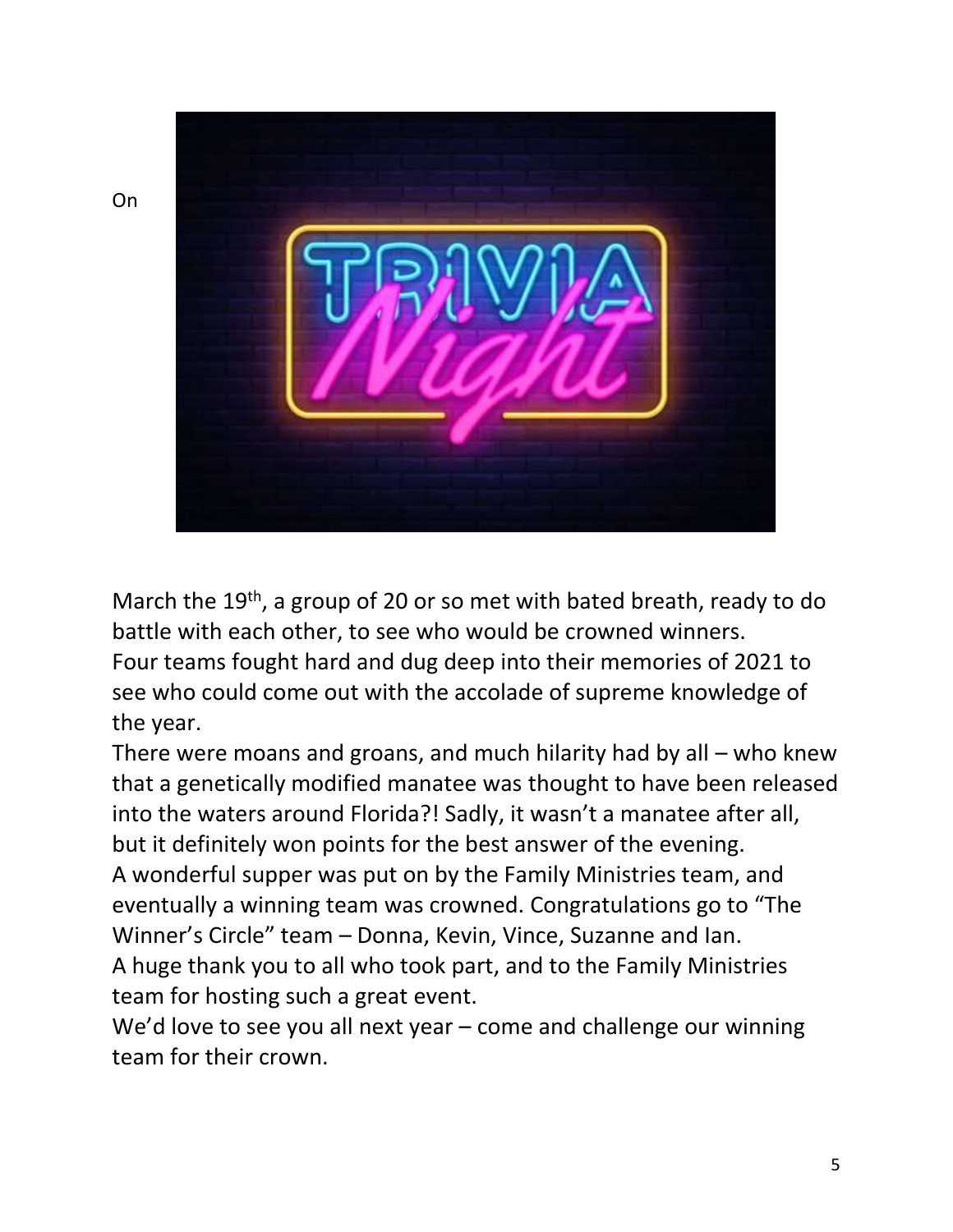# Serve The World Through Missions In APRIL

### **MARKET STREET MISSION**



**Located in Morristown, the Mission ministers to the homeless, helpless and hopeless by meeting physical, emotional and spiritual needs. As a way of celebrating and encouraging almost 90 men in the program, we are hosting an Ice Cream Party for them on** *April 27***! We are asking for five volunteers to serve in person & offer our Christian hospitality from 5:30 to 6:30 (5:00 set up).**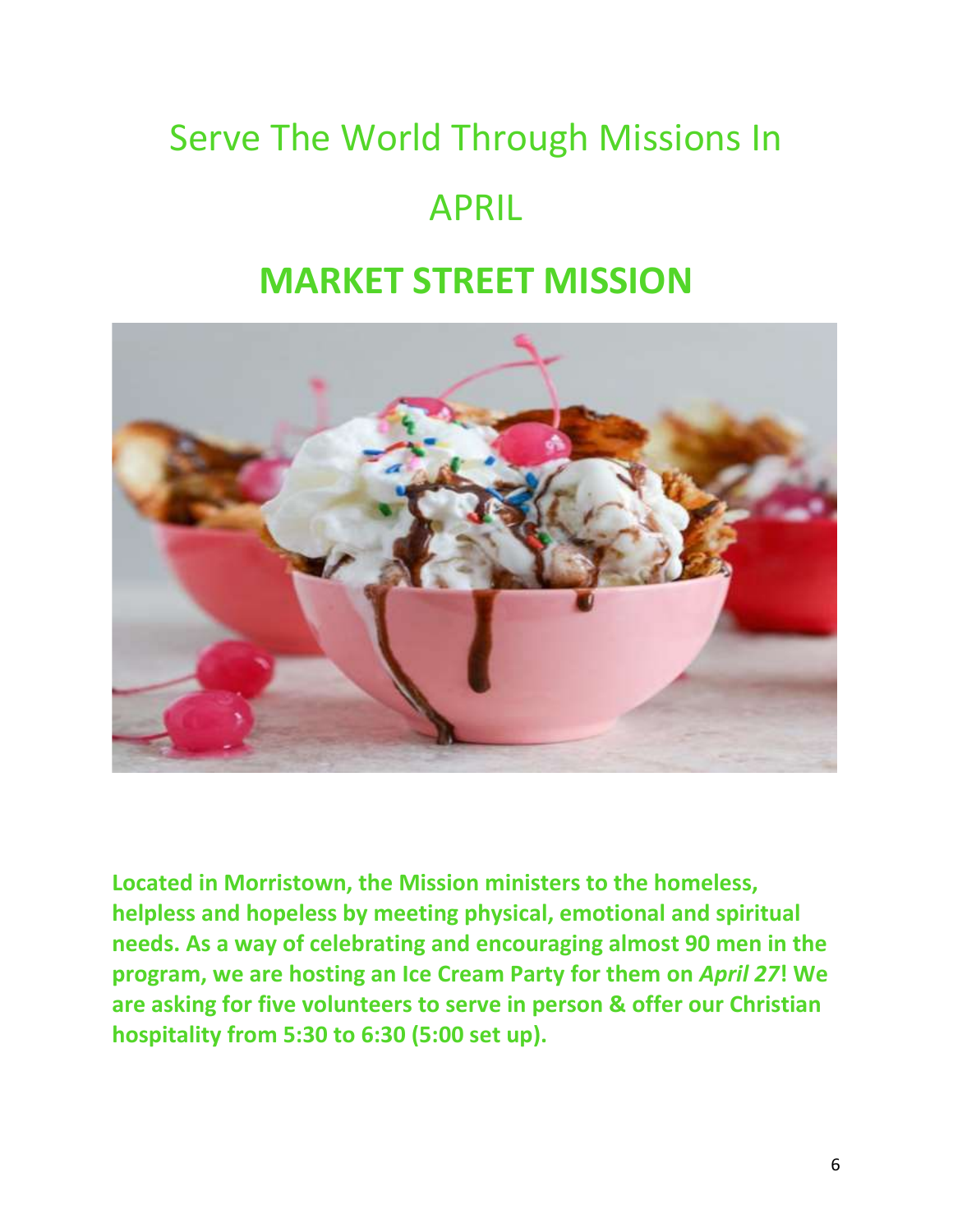Our Little Lambs Families will be providing the "toppings", and we're asking for the following items to complete the festivities:

- Monetary donations for the ice cream, fruit & other perishables which will be purchased and delivered the day of the party
- Monetary donations to purchase reusable water bottles- we are purchasing in bulk and each bottle will cost \$2.70
- Cards of encouragement for each man (many are dealing with addiction & loneliness)
- Decorations (posters, streamers, stand up notes for the table...be creative!)
- Baked goods (cookies, cupcakes, etc.) Cards & decorations can be placed in bags labeled "MSM" next to the food bin in the narthex. Contact Terri (908-507-0334 dowie0101@aol.com to offer monetary donations, baked goods, decorations or to volunteer to serve ice cream)

• Please stop by our Missions page on our website to read about how you've helped with our previous missions in the Thank You Notes section, or click here: www.bjumc.org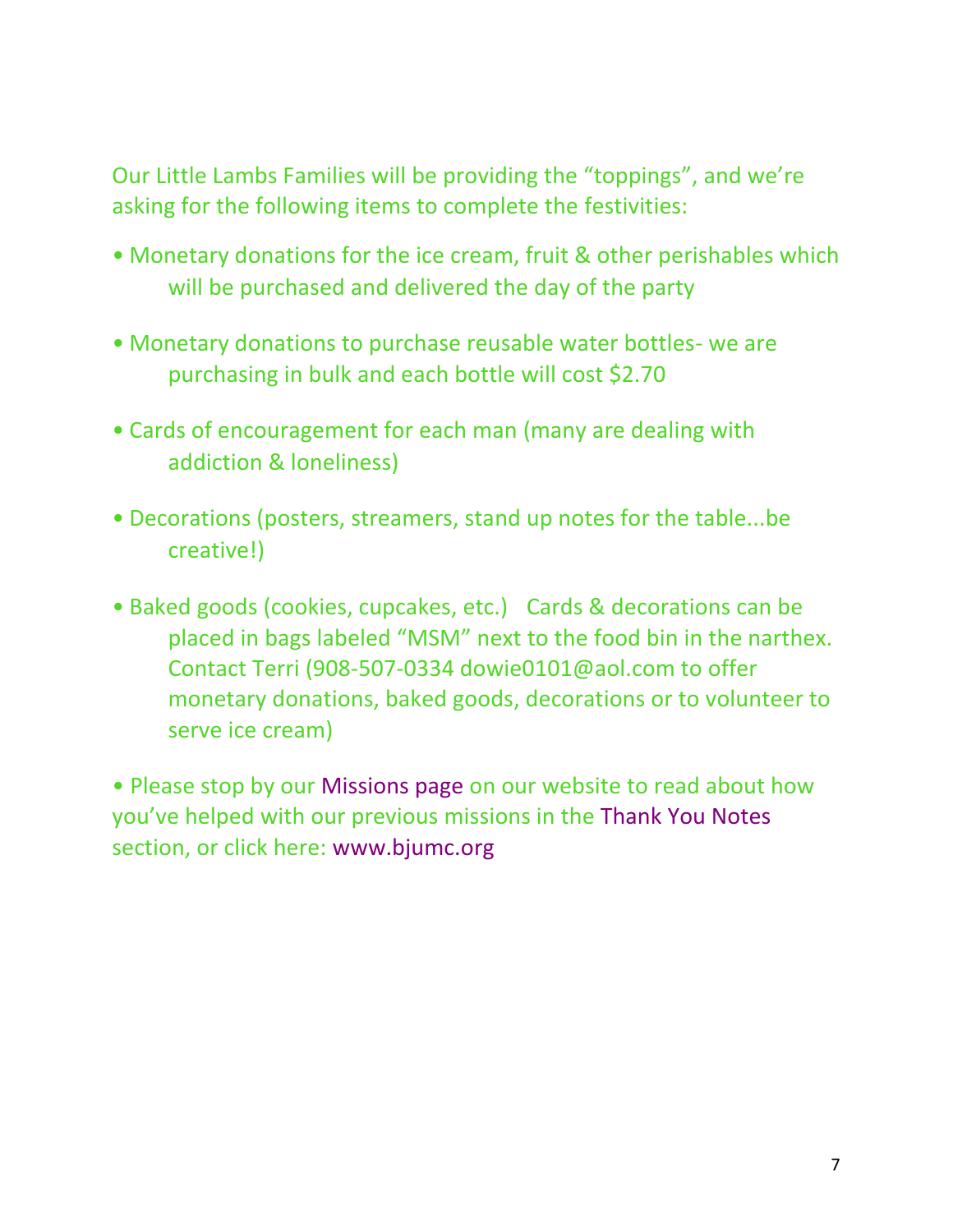### GOD'S COOP FOOD PANTRY NEEDS YOU



God's Coop Food Pantry in Bernardsville, a local mission financially supported by BJUMC and our United Women in Faith, is currently looking for volunteers to help hand out food bags on Wednesdays (6:00-8:00pm) and Sundays (6:00-7:00pm). Please contact Linda Cargo at [cargoph@aol.com](mailto:cargoph@aol.com) for more information and/or if you would like to be placed on our volunteer list. Individuals are required to be vaccinated for Covid.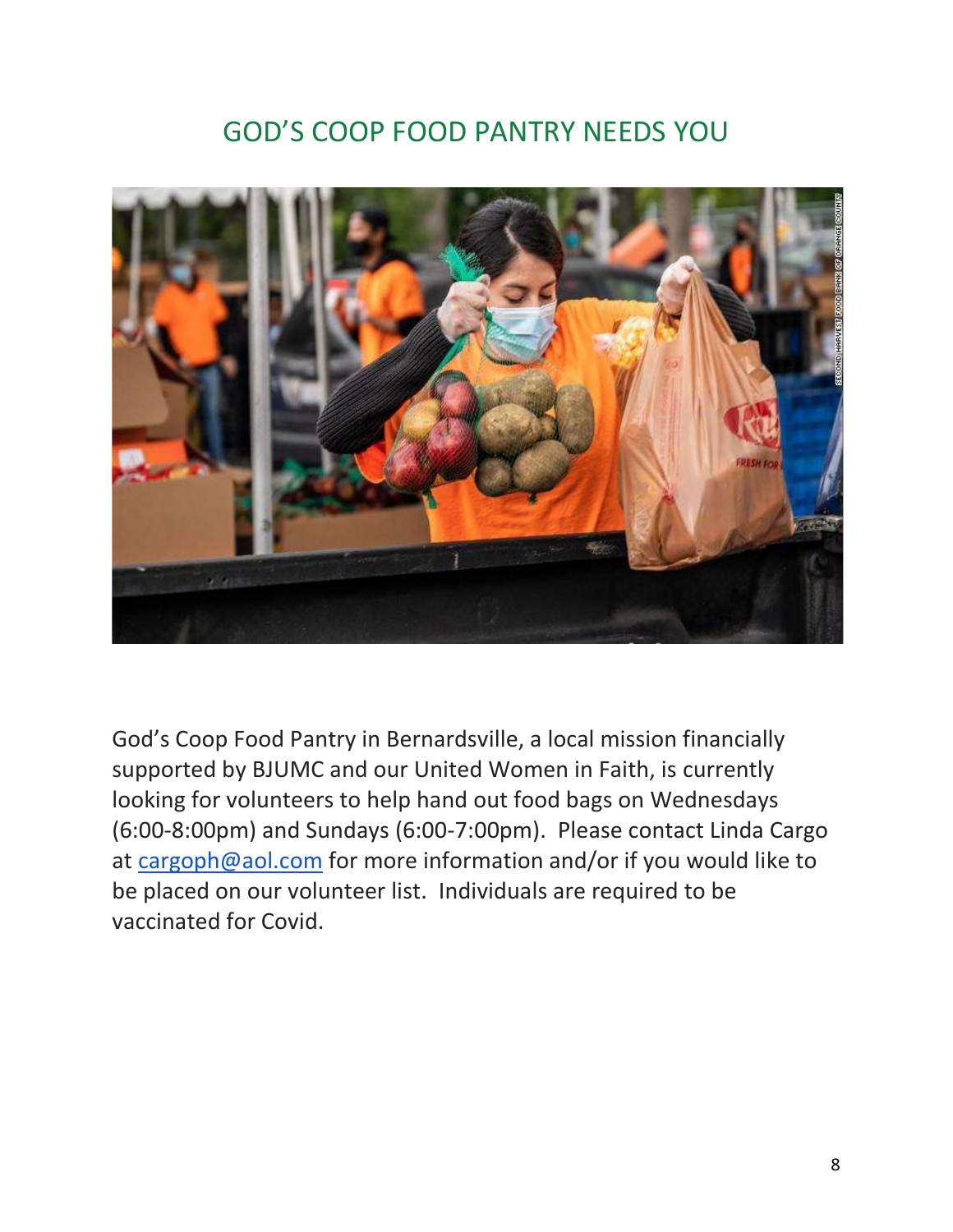

**United Methodist Women is now United Women in Faith!** The move is part of a refreshing of the organization that includes a new logo and an array of new and improved programs to nurture current members and welcome new women to join to put their love in action on behalf of women, children, and youth.

The organization announced the new operating name in the March-April edition of **response**, its bimonthly magazine for members, and launched the rebrand with a new website and FaceBook event on March 3rd.

The new programs are fruits of research conducted over the past five years with more than 24,000 United Methodists and women of other Christian traditions participating in the surveys, focus groups and interviews. This input informed the prayerful discernment of staff and elected leaders.

The changes are designed to address the different needs and life stages of current members and new women and expand options for membership and engagement. The new name also aims to welcome current members whose local churches may choose to disaffiliate from The United Methodist Church as well as women of other faith traditions who want to join.

New and innovative programs will be rolled out throughout 2022, including:

- **• A new, easier to navigate website**
- **• A new "All-Access" National Membership Option** enabling women to join United Women in Faith via the new website and participate online or in person at local units or larger events.
- **• Soul Care Retreats**, a pilot recruitment program for members and their nonmember friends and new women focused on nurturing women's bodies, minds, and spirits.
- **• Innovations to Mission u,** the organization's longtime spiritual growth and transformative education program**.** Beginning in spring 2022, Mission u will introduce new curricula each year, all focused on a shared biblical theme.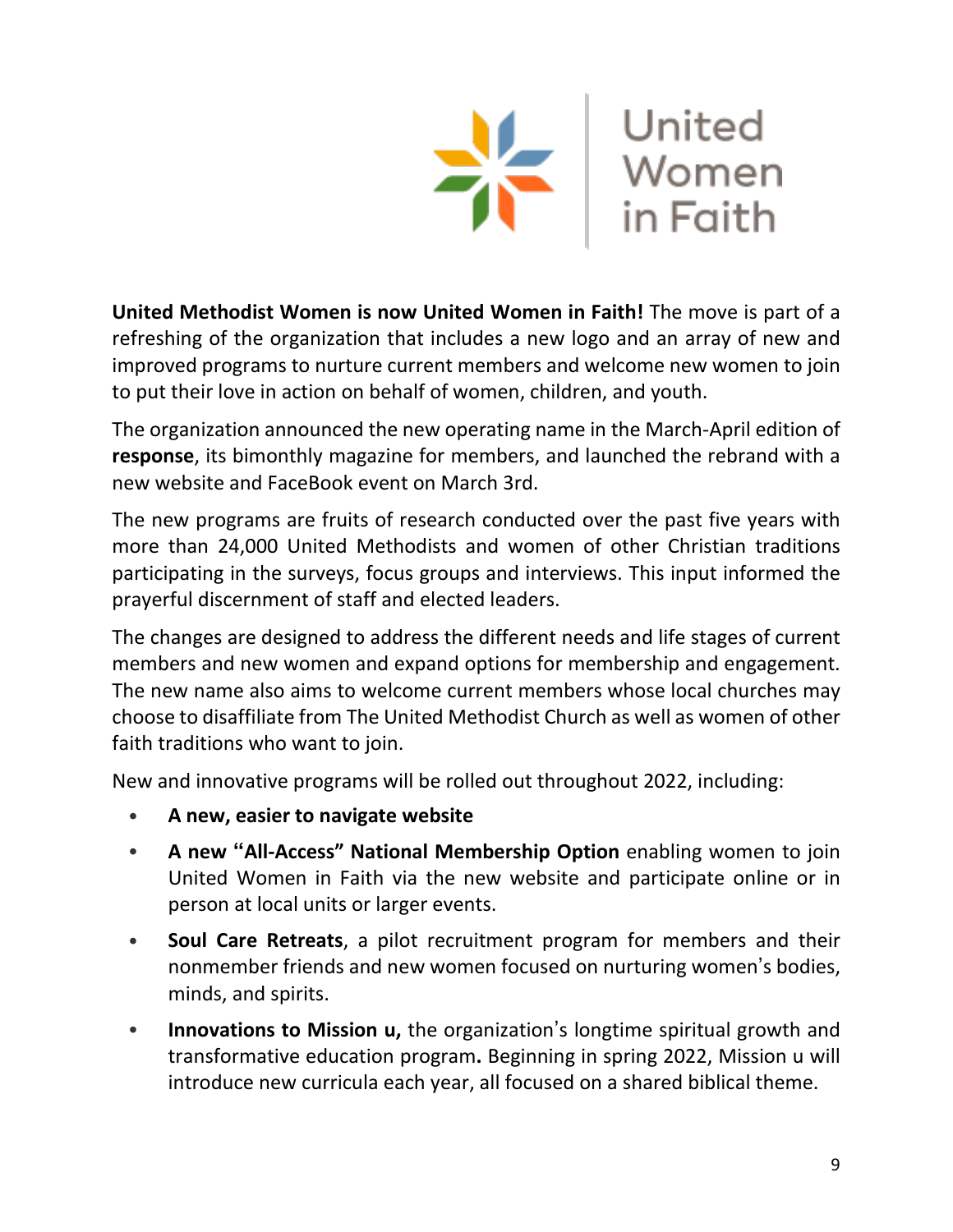**•** The new Mission u curricula will be more adaptable for use in small groups, local churches, vacation Bible schools, retreats, and other settings.

*United Women in Faith seeks to connect and nurture women through Christian spiritual formation, leadership development, creative fellowship and education so they can inspire, influence and impact local and global communities.*



**RUMMAGE SALE: Thank you to all for helping to make our March rummage sale a huge success! With your donations and gifts of time and energy to help set-up, sort, price, sell and clean-up we raised \$4,300 that will be used to support our United Women in Faith mission giving for 2022.**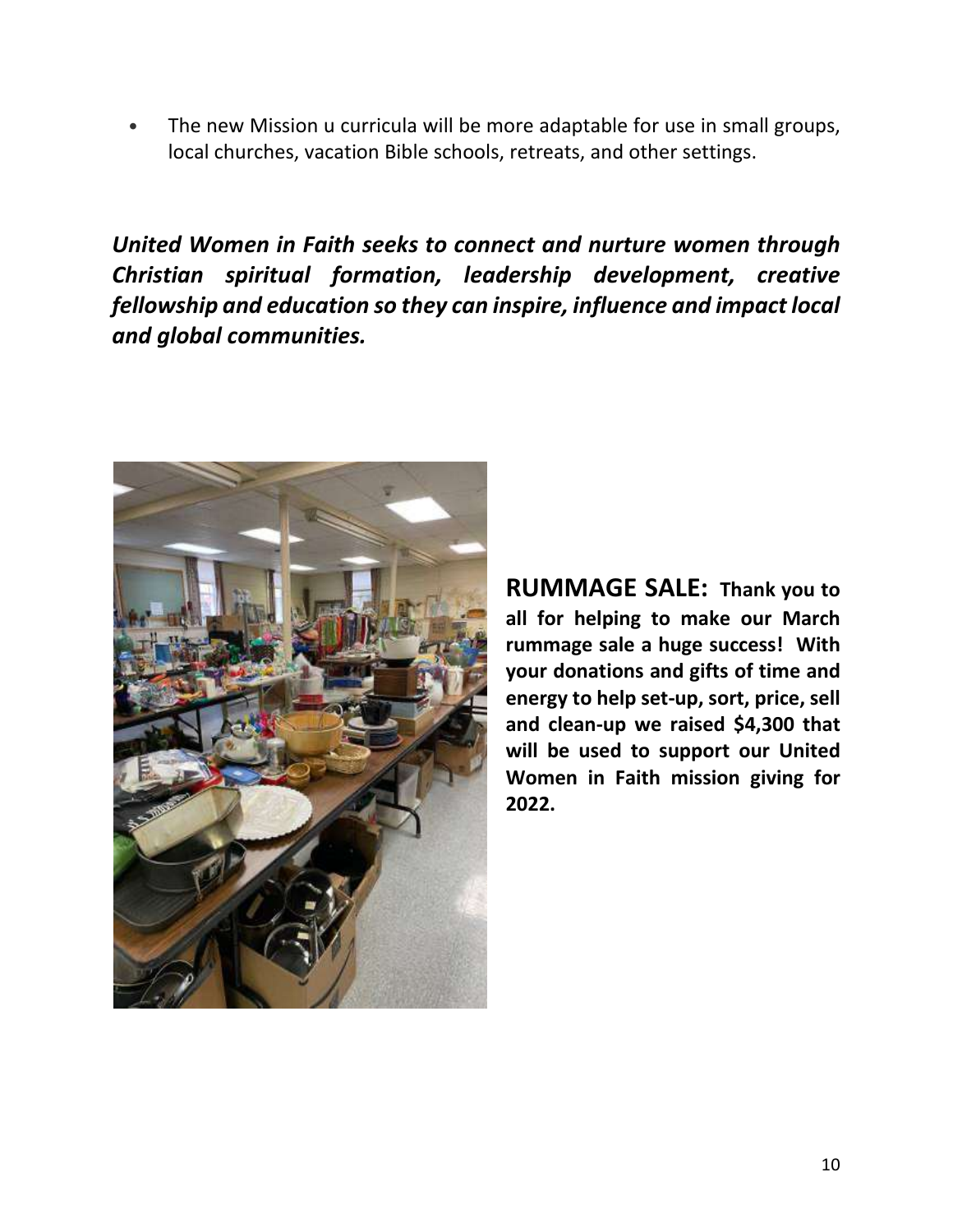### **UWF CALENDAR for APRIL**

All United Women in Faith events, circles and ministries are open to all women and youth of BJUMC, friends, and the community.

**Mondays at 9:00am, Walk and Talk** will meet at Harry Dunham Park, weather permitting. We meet in the parking lot off Liberty Corner Road and walk for about one hour. Open to all!! Contact person: Barbara Conca, [conca@optonline.net](mailto:conca@optonline.net)

**Tuesday, April 19th at 5:30pm New Circle** will meet for dinner at The Claremont Tavern in Bernardsville. Join us for a time of food, fellowship and fun. All are welcome. Contact Linda Cargo, [cargoph@aol.com](mailto:cargoph@aol.com) for more information.

**Tuesday, April 26th at 9:30am, Grace Circle** will meet at the home of Gloria Walker, 14 Valley View Drive, Basking Ridge. Contact person: Gloria Walker, [ghwalker1046@gmail.com](mailto:ghwalker1046@gmail.com)

**Tuesday, April 26th, 7:00pm, Hearts2Hands Prayer Shawl Ministry** will meet in the Youth Room. Contact person: Linda Cargo, [cargoph@aol.com.](mailto:cargoph@aol.com) All are welcome to join us. Supplies provided. No experience is needed.

#### **LOOKING AHEAD:**

**Tuesday, May 10th at 11:30am** we plan to meet at Leonard J. Buck Garden in Far Hills for a picnic lunch, discussion, and afternoon stroll through the garden.

**Tuesday, June 7th at 11:30am** we plan to meet at Natirar in Gladstone for a picnic lunch, discussion and afternoon stroll through the park.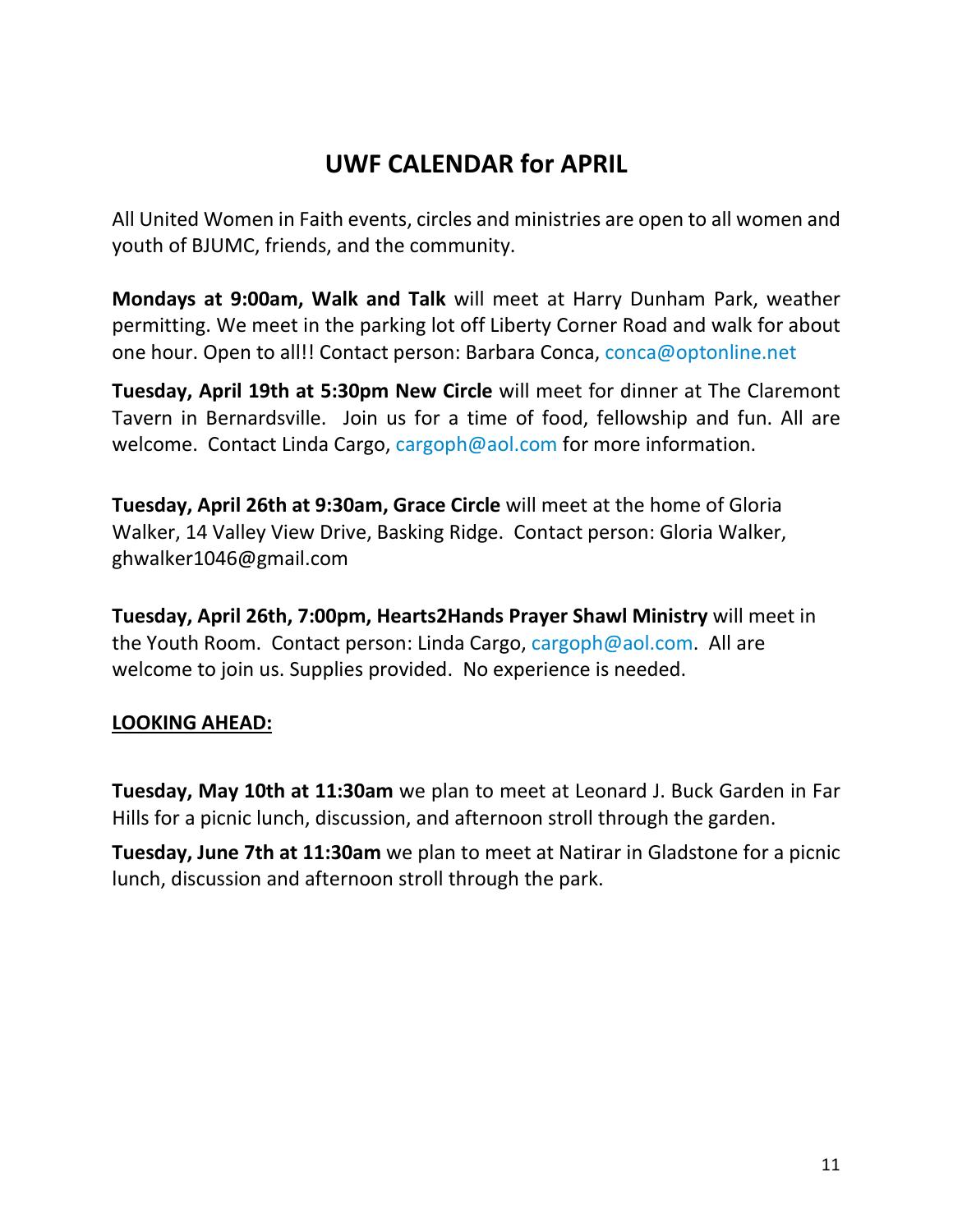# ADULT SMALL GROUP STUDIES

### **April 2022**

#### **Spring 2022 Adult Small Group Studies**

Our adult small group study program continues this spring. Due to the current state of the pandemic, we will be holding these programs through a hybrid approach of in-person and remote via Zoom.

Our gatherings are held on *Sunday mornings from 11am until 12 noon*. We hope that you can join us as we continue on our faith journey together. To join us online, the link to all of our classes can be found by clicking [HERE,](https://r20.rs6.net/tn.jsp?f=001boll5hhlhdC84E8uMEE_DpRahcIHlSoKBOKW7MyunncByFXxaSoJewRTCDcGPr3FyscDGVlwNVXRpI31nizj40Jl0-cUO72b8Iuh3wkqxyyNbCy4OVz97l7END9iFfpnAA284dWcyZkNfCp3sc0ZwmGKwl6U1vf_0tMxxC2j7l1M_TtHiBgdKRLc0c3jIbDldA802g8zmMGDSAzF-lsMpklTHCpWQ8d_&c=FnOc5gK6Js_jAa76RMb__gQHrtqZZwhynDBgfBs7LZr-DQ3RCucF2Q==&ch=vCUNf3rR6MKhsWukfdvwETGqWd8j0j-eAeeuj8mIDrv_3ECi79a38w==) or on the Bishop Janes website [\(www.bjumc.org\)](http://www.bjumc.org/) or Midweek Minute. Here's what we have in store for the remainder of this year:

- *What's So Amazing About Grace (April 24 – June 12).* This study by Philip Yancy begins on *Sunday, February 20th* and looks at grace; what it is, why it is so precious, and how to integrate it into your life. We'll do two sessions and then take a break for Lent. We'll pick up our program on grace on Sunday, April 24<sup>th</sup> and go until the end of the school year.

-

- *Savior, What the Bible Says About the Cross (March 6 – April 10).* This Lenten class, created by Pastor Magrey deVega, helps us unpack the significance of the atonement and some of the theories that have been put forth for the mystery of salvation through the cross.

We hope you'll consider joining some or all of our small group discussions. If you have any question, please contact Ted Schroeder at [dotcschroeder@yahoo.com,](mailto:dotcschroeder@yahoo.com) or Kevin Dresely at [ddresely@comcast.net.](mailto:ddresely@comcast.net)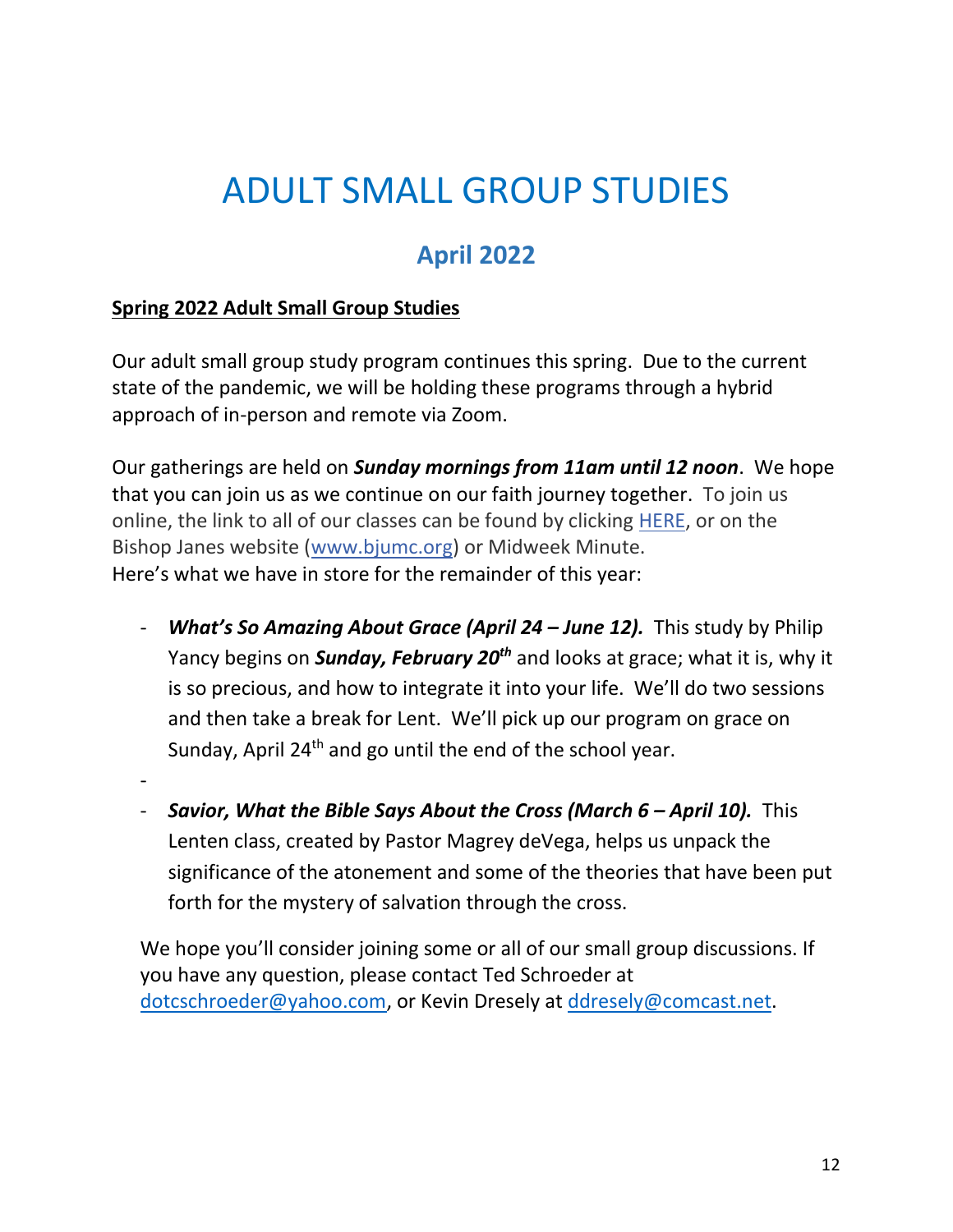# **WELCOME ALL Membership Directory Update**

| <b>Service Advised</b><br>----<br>of the dealership<br>Analysis, String<br>of the party of<br>$-1/2$<br><b>Contract Contract</b>                                                                                                                                                                                                                                       |                                                                                                                                                                                                                                                                                                                                                                                                 | <b>CONTRACTOR</b><br>the property company and the<br>$-$<br>and the company of the first<br>oe<br>a program and the<br>The County<br>$-22.5$<br>www.communication.com<br>and all company is simply<br>and some than the pro-<br>accepts construction of<br>detailed at the Contractor of<br>Art Scotter 1.1<br>money of the market of                                                                                                                                                                                                                                                                                                                                                         |  |
|------------------------------------------------------------------------------------------------------------------------------------------------------------------------------------------------------------------------------------------------------------------------------------------------------------------------------------------------------------------------|-------------------------------------------------------------------------------------------------------------------------------------------------------------------------------------------------------------------------------------------------------------------------------------------------------------------------------------------------------------------------------------------------|-----------------------------------------------------------------------------------------------------------------------------------------------------------------------------------------------------------------------------------------------------------------------------------------------------------------------------------------------------------------------------------------------------------------------------------------------------------------------------------------------------------------------------------------------------------------------------------------------------------------------------------------------------------------------------------------------|--|
| <b>Contractor</b><br>the attended the handship<br>the property of the property of<br>discussion of the course.<br>and the control of the product of the<br>Analysis and when Princess.<br>able advanced developed in court 11.<br>an expert of posterior registration and<br>and the country of the co-<br>17. Three Roads ages 111<br>and the state of the field of a | and the property states and<br>Lost Contemporary and the Holey Control<br>the committee by twenty the<br>$-200$<br>Southern Robert and America, Andrew Aren<br>Constitution of the format market and was changed<br>Star Million of the American<br>Thomas - Allin Alla Allin<br><b>SECTION REPORT</b><br>British County and American County and the American<br>Shipman - ships shall children | <u>, and eng</u><br>and considered to the print of the local<br>The country of the country of the country<br>A direct that postered to detailed<br><b>The Tunner</b><br>tioned democrating. Furnished Print,<br>Copyright Continued and Copyright Control of<br>the air comments as a first state<br>_____<br>arter was a tracked<br><b>Staglington Controllers</b><br>the property of the control of the control of<br>the party of the property state of the property<br>the party of the party and the<br>There III BEEN<br>and company the next in Chinesens<br>the R. Commercials Advised Stratification of Colorado<br>the product of the control of the control of<br><b>The Brown</b> |  |
| ē<br>the time and chancer that the con-                                                                                                                                                                                                                                                                                                                                | common. which have been<br>the property of the control of the<br>Secondary and State And State                                                                                                                                                                                                                                                                                                  | <b>Controller Controller Controller Controller</b><br>the fact of the state state.<br>and the property of the con-<br>the factory design to<br>the age of the local competition of the property<br>and printed as Law  It is<br>- Wranger - Exil \$300 from<br>The party of the control of the first<br>dealer demonstrated and production.                                                                                                                                                                                                                                                                                                                                                   |  |

Have you ever tried to contact someone from Church and could not find their phone number? Good news, Cheryl Beyer, Welcome All Team Chair, is updating our Membership directory. and asking for your help in updating your contact information for our directory for the use of our church family

Please provide all of your current contact information, names, phone numbers, email addresses, address, cell phone numbers and names of family members in your household.

All of your information is needed for our church records but **we need your authorization for what contact information you would like put in the directory**. Please confirm that you want all, some or none of your contact information in the directory.

Please respond as soon as possible with your current information to help us to accomplish this task in a timely manner.

Thank you!

Cheryl Beyer contact information:

[Cheryl@uniquewire.com](mailto:Cheryl@uniquewire.com) 908 672-6220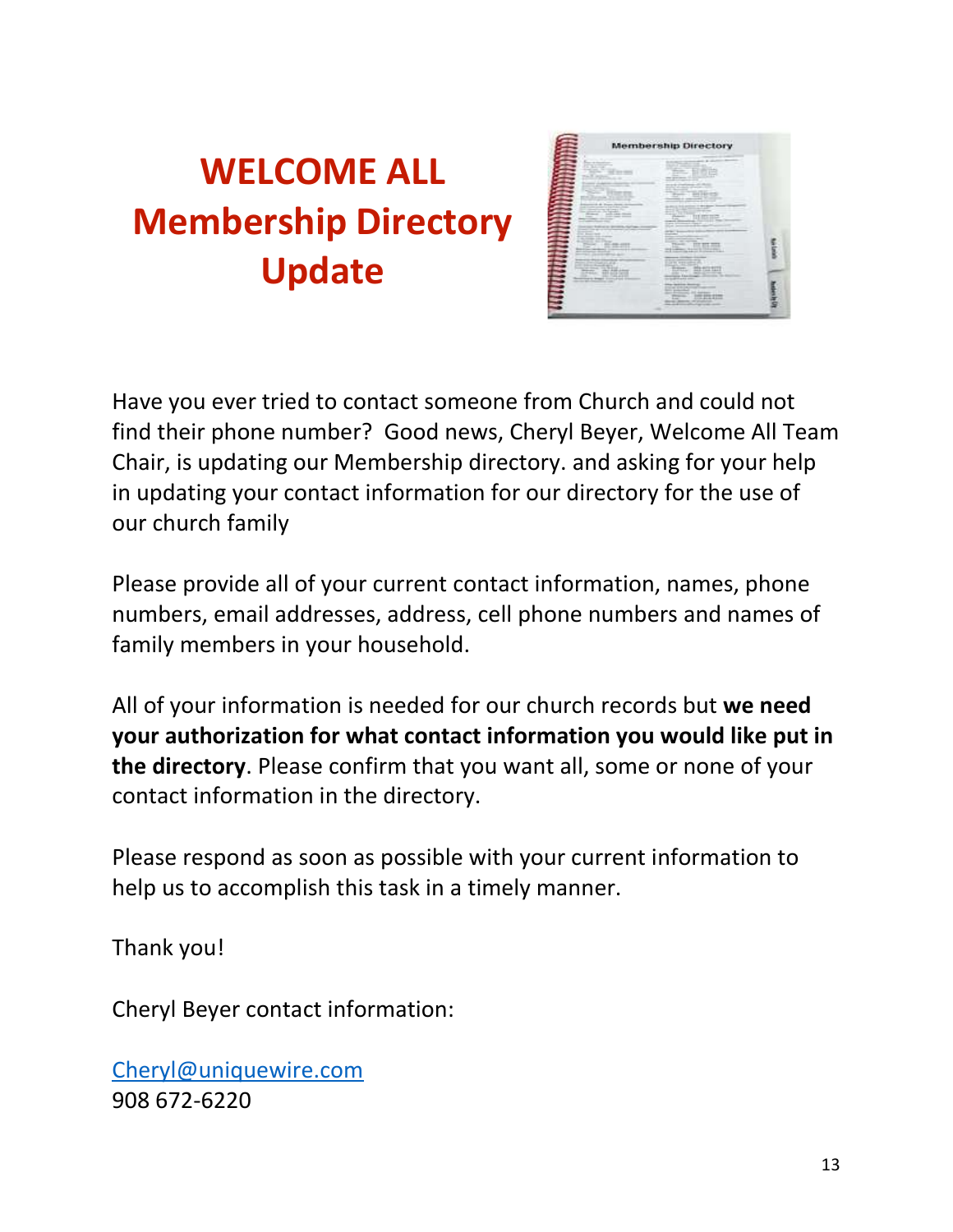## *BOOK GROUP*

If you like to read and discuss books, join the BJUMC Book Group. It meets monthly, usually on the 2nd Thursday of the month from September-November and January-May at 7:00 p.m. in classroom 3 /4. Members suggest which books are discussed- all types and genres are considered. New members are welcome! Below are our selections for April and May. The April meeting will be held on Tuesday, April 12 (rather than the 2<sup>nd</sup> Thursday) because of Holy week. Please bring book suggestions for the fall. Contact Janet Kaefer at [jbkaefer@optonline.net](mailto:jbkaefer@optonline.net) for additional information, or to add your name to the email distribution list for Book Group. Happy reading!



**April 12 (Tuesday), 2022**: Enigma by Robert Harris (led by Art Martin)

#### "LITERATE AND SAVVY . . . BRIMS WITH WARTIME INTRIGUE."

--The Washington Post Book World

England 1943. Much of the infamous Nazi Enigma code has been cracked. But Shark, the impenetrable operational cipher used by Nazi U-boats, has masked the Germans' movements, allowing them to destroy a record number of Allied vessels. Feeling that the blood of Allied sailors is on their hands, a top-secret team of British cryptographers works feverishly around the clock to break Shark. And

when brilliant mathematician Tom Jericho succeeds, it is the stuff of legend. . . . "A TENSE AND THOUGHTEUL THRILLER."

--San Francisco Chronicle

Until the unthinkable happens: the Germans have somehow learned that Shark has been cracked. And they've changed the code. . . .

"SUSPENSEFUL AND FASCINATING."

--The Orlando Sentinel

As an Allied convoy crosses the U-boat infested North Atlantic . . . as Jericho's exlover Claire disappears amid accusations that she is a Nazi collaborator . . . as Jericho strains his last resources to break Shark again, he cannot escape the ultimate truth: There is a traitor among them. . . .

"GRIPPING . . . CAPTIVATING ." --New York Daily News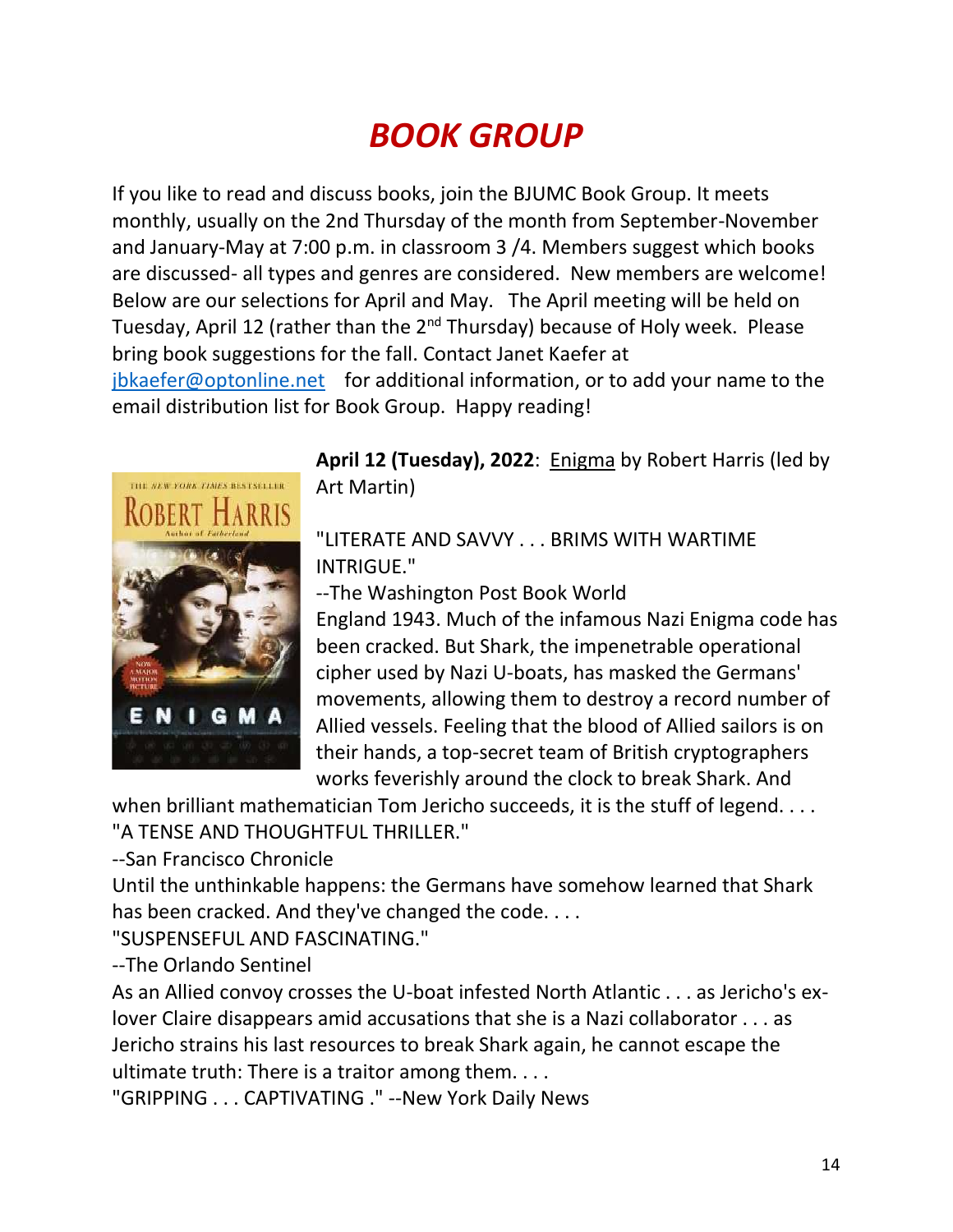"ELEGANTLY RESEARCHED . . . Readers will find themselves perfectly placed to experience one of Britain's finest hours."

--People

"SATISFYING . . . Harris does a crackerjack job here, playing his characters' lives off historical events in surprising ways."

--Entertainment Weekly

"SUSPENSEFUL . . . FIENDISHLY CLEVER."

--Detroit Free Press



**May 12, 2022**: American Dirt by Jeanine Cummins (led by Tami Lane)

Jeanine Cummins's American Dirt, the #1 New York Times bestseller and Oprah Book Club pick that has sold over two million copies

Lydia lives in Acapulco. She has a son, Luca, the love of her life, and a wonderful husband who is a journalist. And while cracks are beginning to show in Acapulco because of the cartels, Lydia's life is, by and large, fairly comfortable. But after her husband's tell-all profile of the newest drug

lord is published, none of their lives will ever be the same.

Forced to flee, Lydia and Luca find themselves joining the countless people trying to reach the United States. Lydia soon sees that everyone is running from something. But what exactly are they running to?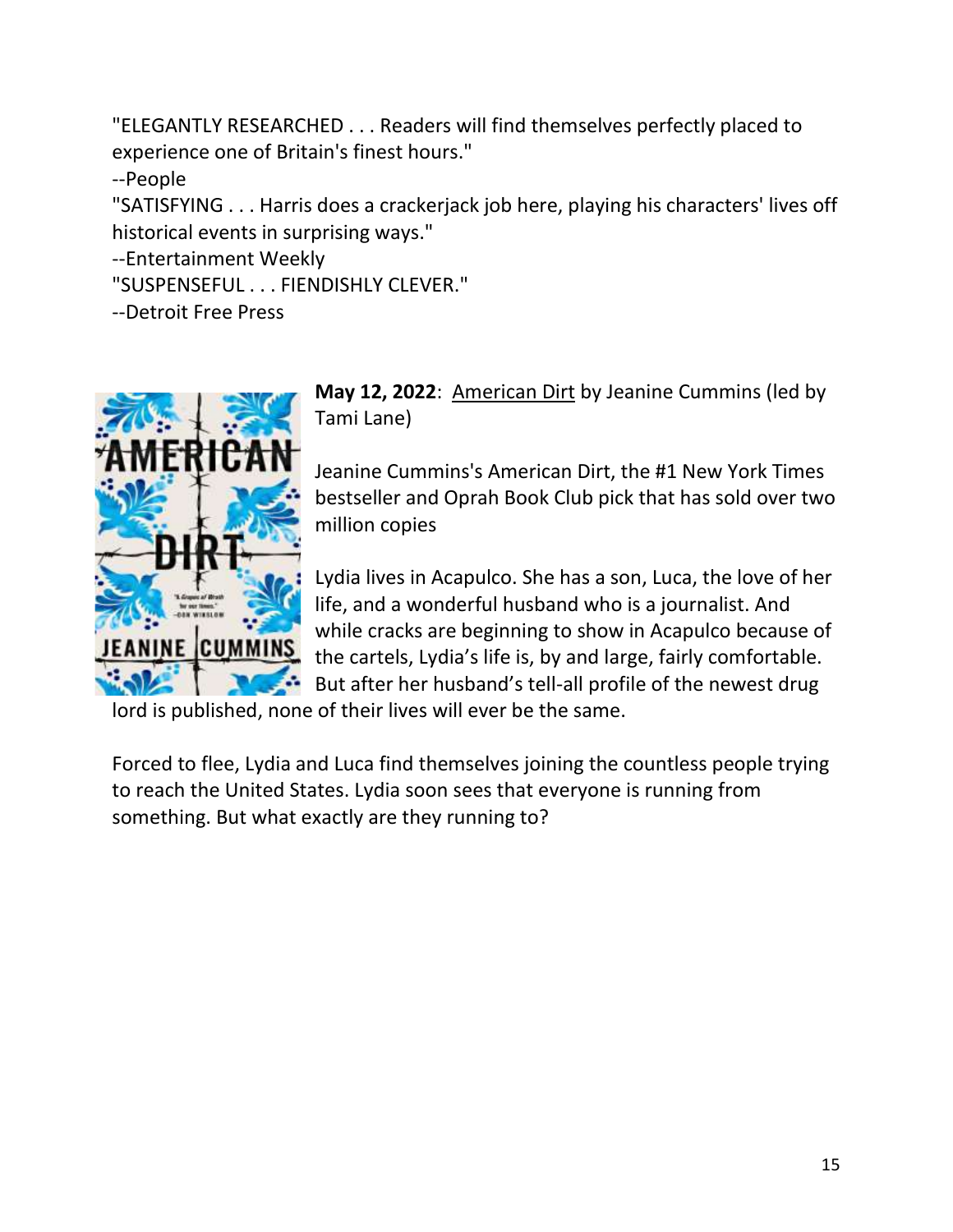# **VOLUNTEER OPPORTUNITIES**



Over the last year or two, our church has switched from a staff led model to a volunteer led model. We still have a lot of things around the church which need volunteers, in order to maintain our ministries. Most Ministry teams have modified a lot of their programming to make them more volunteer friendly. As a church, we uplift and thank all of our volunteers for the work they do to make this a wonderful place to worship, fellowship, and be a part of the body of Christ in Mission!

#### *Just a few of the places we need more volunteers:*

- *AN URGENT NEED FOR ADDITIONAL VOLUNTEERS TO RUN THE SOUND DESK AND HELP WITH OUR WORSHIP*
- **Counters**
- **Sunday School Volunteers for September**
- **Family Ministries Team (Event Planning and execution)**
- **Local Missions Teams: Foodbanks, Contact/Service Team, Evergreen Cemetery and more!**